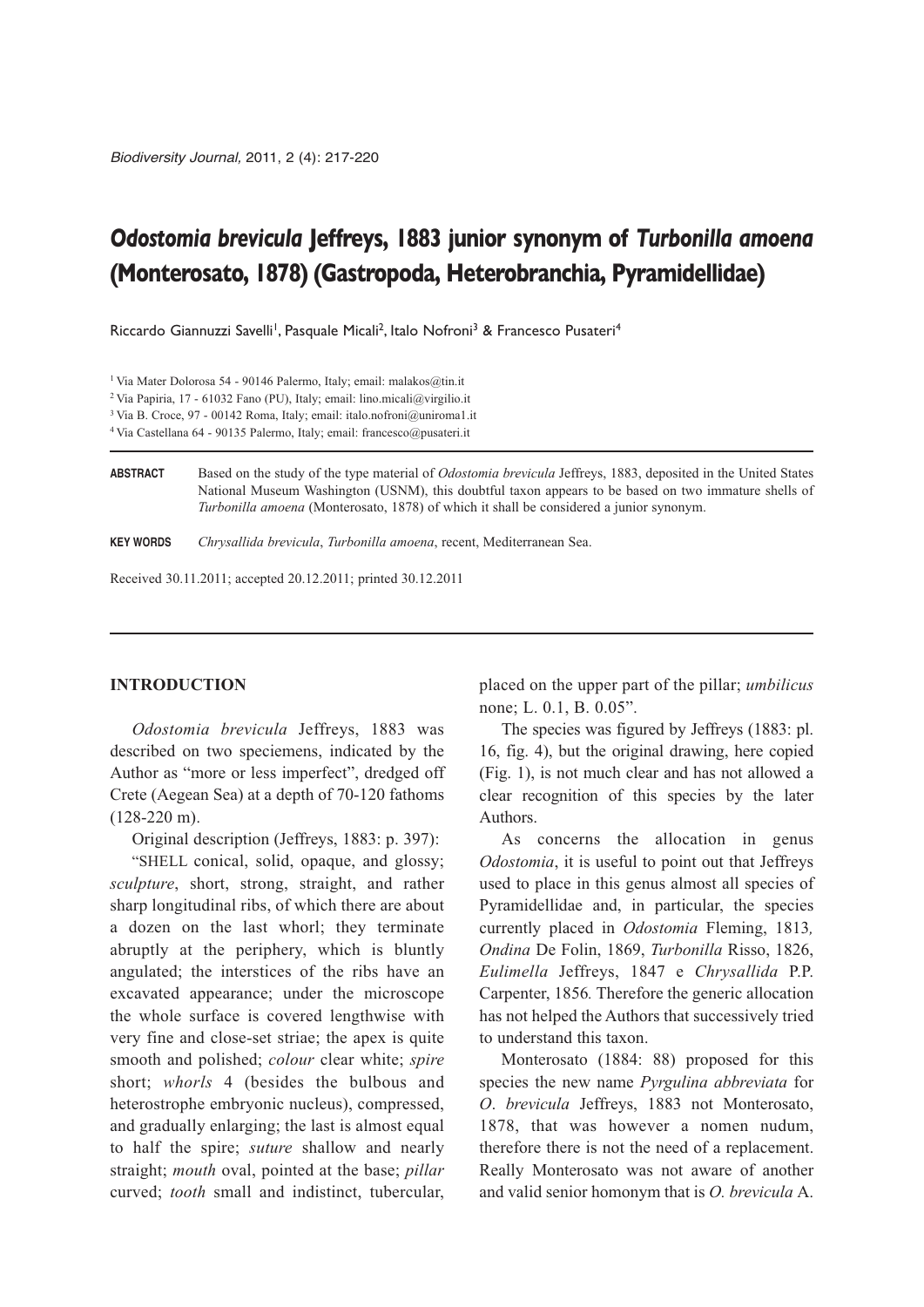

Figure 1. *Odostomia brevicula* Jeffreys, 1883, original drawing.

Figures 2-5. Holotype of *Odostomia brevicula*. Fig. 2: frontal view (bar line = 0.2 mm). Figs. 3, 4: detail of protoconch (bar line = 0.1 mm). Fig. 5: detail of axial microsculpture (bar line = 0.05 mm).

Figure 6. Paratype of *Odostomia brevicula*, dorsal view (bar line = 0.2 mm).

Figure 7. *Turbonilla amoena*. Frontal view, shell from Vibo Marina (VV) -200 m, 2007, S. Bartolini coll. (bar line = 0.25 mm).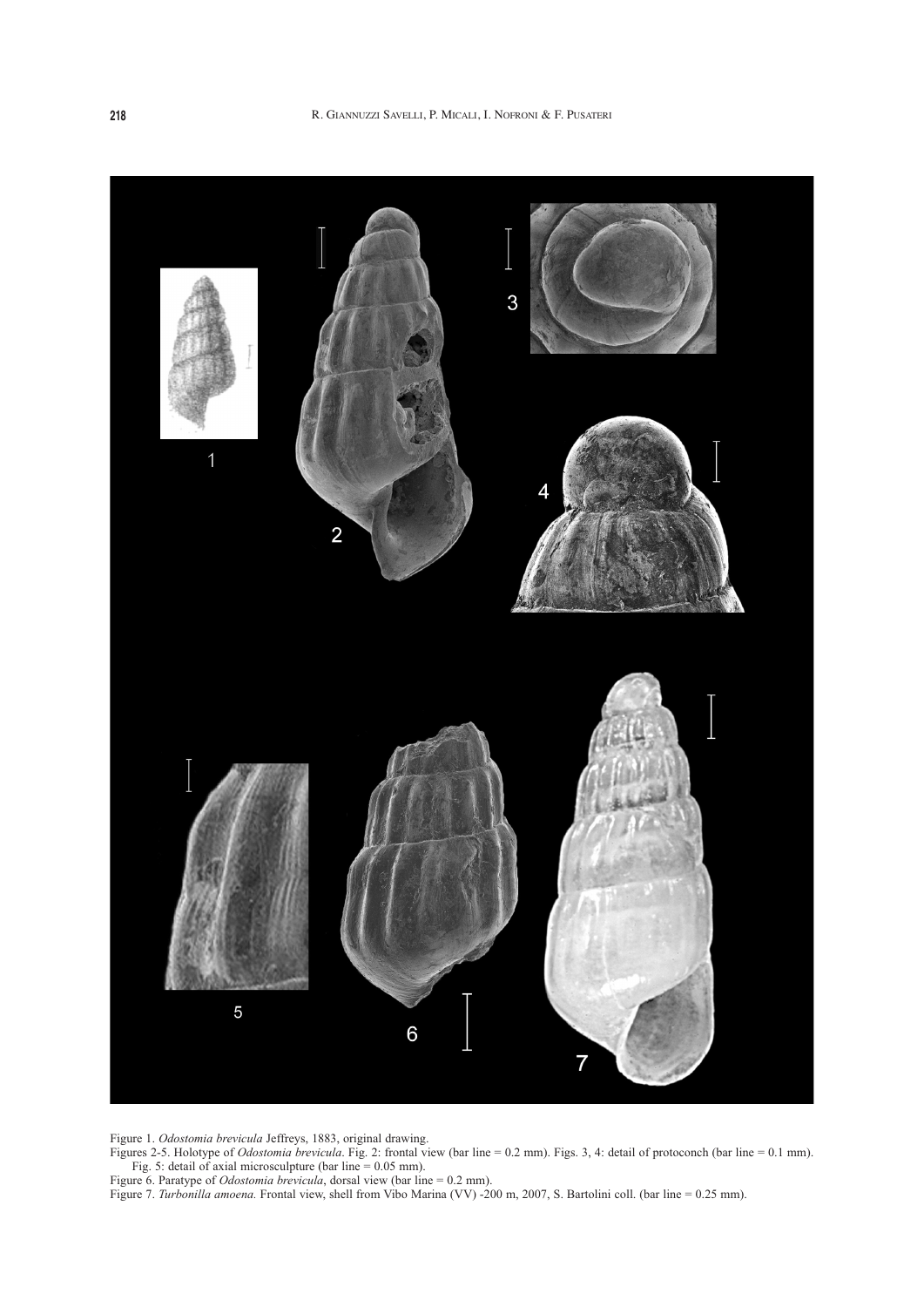Adams 1861, from sea of China, and this makes available the name proposed by Monterosato.

Kobelt (1905: 133, pl. 71, fig. 18) placed *O*. *brevicula* in *Parthenina* B.D.D., 1883, giving a misleading description in German (it is different from the description in Latin), because the striae, indicated in the original description as "lengthwise", that means axial, are indicated as spiral.

Nordsieck (1972: 97, pl. PII, fig. 3) drew under this name an immature specimen of *Turbonilla jeffreysii* (Forbes & Hanley, 1850).

Aartsen (1977: 52) examined the type material, pointing out that the specimens were "badly preserved and [omissis] fixed to a carton with a fair amount of adhesive". The Author clearly stated that "the figure by Nordsieck can not be this species".

Warén (1980: 37), in his work on Jeffreys's types, stated that at the l'USNM (United States National Museum of Natural History) of Washington are present the "partly broken" holotype, registered at n° 132507, and a paratype registered at n° 132504. A question mark was put by the Author before the name, to indicate an uncertain systematic value.

Based on these doubtful bibliographic records, this species was included in the recent list of species (Piani 1980; Bruschi et al., 1985; Sabelli et al., 1990-1992; Cossignani & Ardovini, 2011) under the name *Chrysallida brevicula*, with doubtful specific validity.

# **MATERIALS AND METHODS**

The present work was carried out by examining photos of two specimens of the type series kept at the Department of Invertebrate Zoology National Museum of Natural History, Smithsonian Institution, USA (Figs. 2-6)

#### **RESULTS AND CONCLUSION**

From the study of the photos it is clear that *Odostomia brevicula* is based on two immature specimens of *Turbonilla amoena* (Monterosato,

1878), a species quite rare on muddy bottoms of the bathyal zone, but widely distributed in the Mediterranean (Fig. 7).

The holotype (Figs. 2-5) is 2.46 mm high, as indicated by the Author. A characteristic of this species, but also of others belonging to same group, is the presence of an axial microsculpture consisting of irregular folds (Fig. 5), different from growth lines.

The sinonimy proposed by Carrozza & Nofroni (1993) for *Turbonilla amoena* shall be therefore updated as follow:

*Turbonilla amoena* (Monterosato, 1878)

- = *Odostomia (Turbonilla) venusta* Monterosato, 1875 not Issel, 1869
- = *Odostomia compressa* Jeffreys, 1884
- *= Odostomia brevicula* Jeffreys, 1883 not A. Adams, 1861
- = *Pyrgulina abbreviata* Monterosato, 1884

# **ACKNOWLEDGEMENTS**

We are grateful to Jerry Harasewych and Yolanda Villacampa (Smithsonian Institution, USA) for the SEM photos of type material and to Stefano Bartolini for the digital photo.

## **REFERENCES**

- Aartsen J.J. van, 1977. European Pyramidellidae: I. *Chrysallida*. Conchiglie, 13: 49-64.
- Bruschi A., Ceppadomo I., Galli C. & Piani P., 1985. Caratterizzazione ecotipologica delle coste italiane. Catalogo dei molluschi conchiferi viventi nel Mediterraneo. Ed. ENEA, Roma, 111 pp.
- Carrozza F. & Nofroni I., 1993. Sulla validità specifica di *Turbonilla amoena* (Monterosato, 1878) e sua priorità rispetto a *Turbonilla compressa* (Jeffreys, 1884) (Heterostropha: Pyramidellidae). Bollettino Malacologico, 29: 97-191.
- Cossignani T. & Ardovini R., 2011. Malacologia Mediterranea. Informatore Piceno, Ancona, 540 pp.
- Jeffreys J.G., 1883. Mediterranen Mollusca (No. 3) and other Invertebrata. Annals and Magazine of Natural History 5, 11: 393-401.